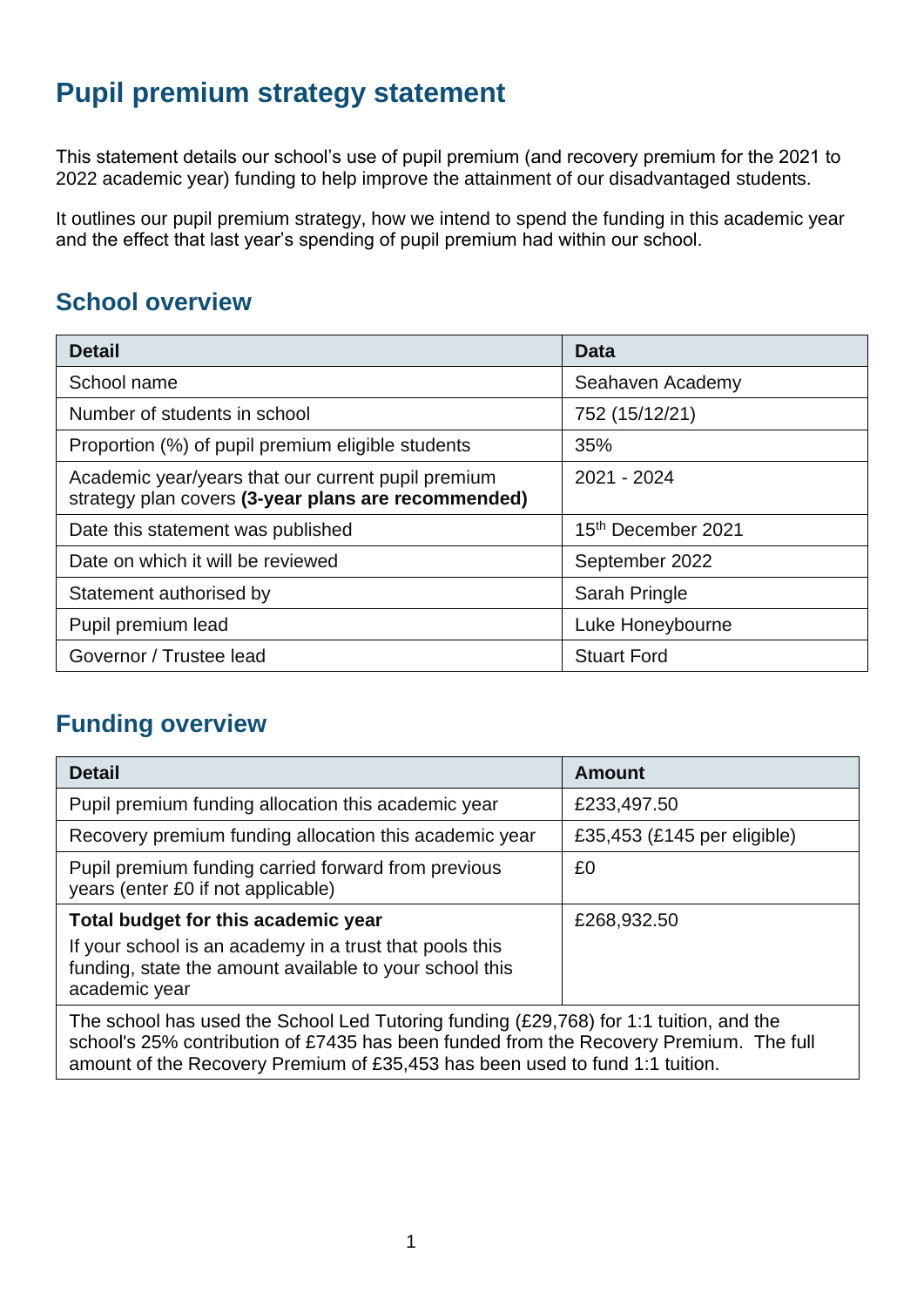# **Part A: Pupil premium strategy plan**

#### **Statement of intent**

Seahaven Academy is committed to provide all students with a first-class education, regardless of background. Through quality-first teaching, targeted intervention and a focus on literacy and numeracy, we aim to close student's gaps in knowledge and ensure students can access the curriculum and develop the skills required to be successful in and beyond Seahaven Academy.

Our intention is that all students, irrespective of their background or the challenges they face, make good progress and achieve high attainment across the curriculum.

The focus of our pupil premium strategy is to support disadvantaged students to achieve that goal, including progress for those who are already high attainers. The activity we have outlined in this statement is also intended to support all student needs, regardless of whether they are disadvantaged or not.

High-quality teaching is at the heart of our approach, with a focus on areas in which disadvantaged students require the most support. This is proven to have the greatest impact on closing the disadvantage attainment gap and at the same time will benefit the nondisadvantaged students in our school. Implicit in the intended outcomes detailed below is the intention that non-disadvantaged students' attainment will be sustained and improved alongside progress for their disadvantaged peers.

Our strategy is also integral to wider school plans for education recovery, notably in its targeted support through the National Tutoring Programme for students whose education has been worst affected, including non-disadvantaged students.

Our approach will be responsive to common challenges and individual needs, rooted in robust diagnostic assessment, not assumptions about the impact of disadvantage. The approaches we have adopted complement each other to help students excel. To ensure they are effective we will:

- ensure disadvantaged students are challenged in the work that they're set.
- act early to intervene at the point need is identified.
- adopt a whole school approach in which all staff take responsibility for disadvantaged students' outcomes and raise expectations of what they can achieve.

## **Challenges**

This details the key challenges to achievement that we have identified among our disadvantaged students.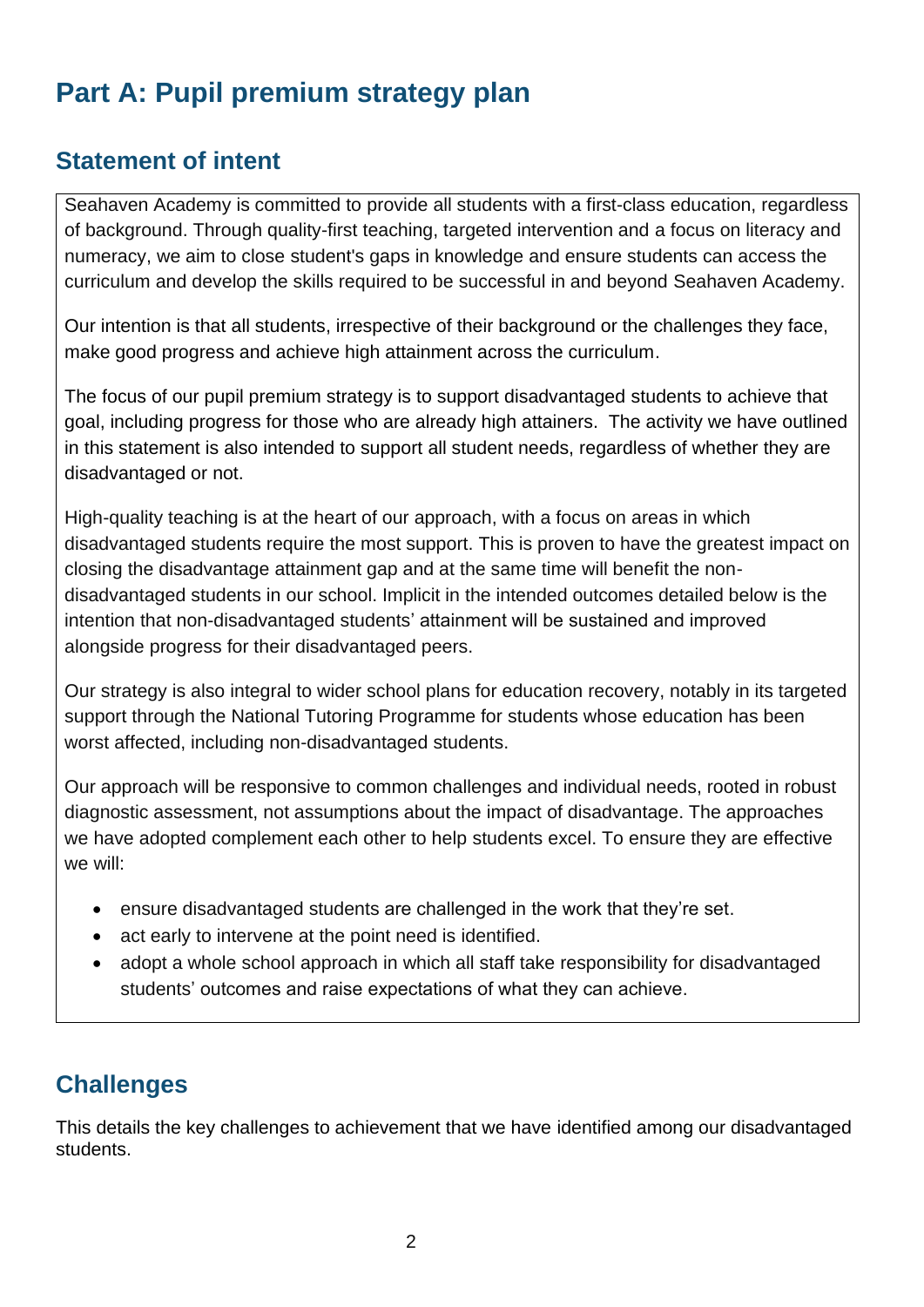| <b>Challenge</b><br>number | <b>Detail of challenge</b>                                                                                                                                                                                                                                                                                                                                                                                                                                                                                                                                                                                                         |
|----------------------------|------------------------------------------------------------------------------------------------------------------------------------------------------------------------------------------------------------------------------------------------------------------------------------------------------------------------------------------------------------------------------------------------------------------------------------------------------------------------------------------------------------------------------------------------------------------------------------------------------------------------------------|
| 1                          | Attendance: Closing attendance gap between disadvantaged and non-<br>disadvantaged students.                                                                                                                                                                                                                                                                                                                                                                                                                                                                                                                                       |
|                            | Our attendance data over the last few years indicate that attendance among<br>disadvantaged students has lower than for non-disadvantaged students.                                                                                                                                                                                                                                                                                                                                                                                                                                                                                |
| $\overline{2}$             | Attainment: Closing attainment gaps between disadvantaged and non-<br>disadvantaged students.                                                                                                                                                                                                                                                                                                                                                                                                                                                                                                                                      |
|                            | Our assessments, observations and discussions with students and families<br>suggest that the education and wellbeing of many of our disadvantaged students<br>have been impacted by partial school closures to a greater extent than for other<br>students. These findings are backed up by several national studies. This has<br>resulted in significant knowledge gaps resulting in students falling further behind<br>age-related expectations.                                                                                                                                                                                 |
| 3                          | High-quality teaching: Ensuring all students have access to the highest quality<br>teaching, regardless of prior ability, within and outside of school.<br>Our assessments, observations and discussions with students and families<br>suggest that the education and wellbeing of many of our disadvantaged students<br>have been impacted by partial school closures to a greater extent than for other<br>students. These findings are backed up by several national studies.<br>This has resulted in significant knowledge gaps resulting in students falling further<br>behind age-related expectations in the core subjects. |
| 4                          | Literacy: Allowing all students to access the curriculum through targeted literacy<br>programmes and whole-school reading.<br>Assessments, observations and discussion with KS3 students indicate that<br>disadvantaged students generally have lower levels of reading comprehension<br>than peers. This impacts their progress in all subjects.                                                                                                                                                                                                                                                                                  |
| 5                          | Maths attainment: The maths attainment of disadvantaged students is generally<br>lower than that of their peers and teacher assessments suggest that many<br>students struggle with problem solving tasks.<br>Assessments on entry to year 7 in the last few years indicate that there is a wide<br>range of ability across the cohort, with a significant proportion of students below<br>age-related expectations.                                                                                                                                                                                                               |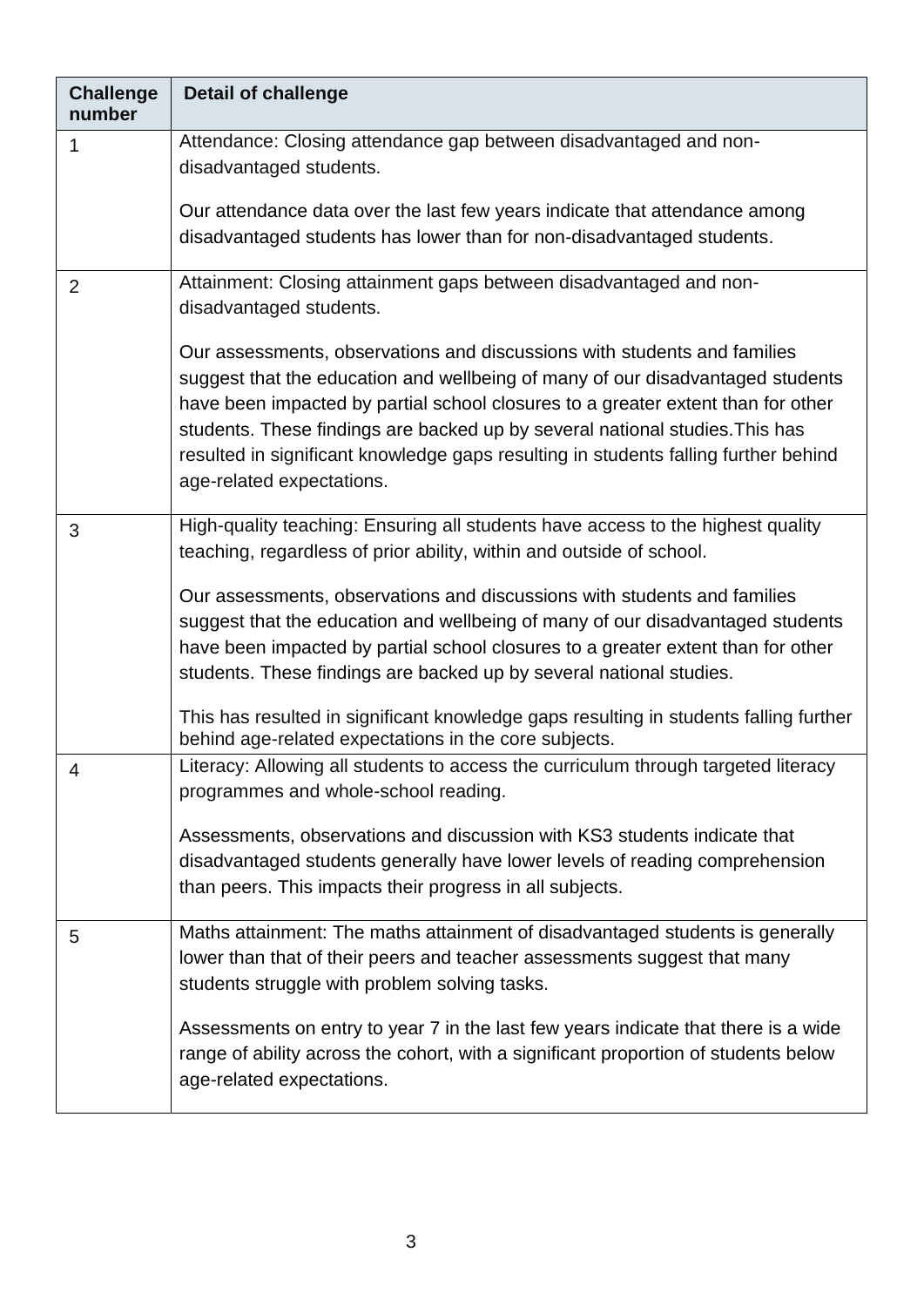| 6 | Social and emotional issues:<br>Our assessments (including student view data taken from Aspire and the United<br>Learning Student Survey), observations and discussions with students and<br>families have identified social and emotional issues for many students, such as<br>anxiety, depression (diagnosed by medical professionals) and low self-esteem.<br>This is partly driven by concern about catching up lost learning and<br>exams/prospects, and the lack of enrichment opportunities due to the pandemic.<br>These challenges particularly affect disadvantaged students, including their<br>attainment. |
|---|------------------------------------------------------------------------------------------------------------------------------------------------------------------------------------------------------------------------------------------------------------------------------------------------------------------------------------------------------------------------------------------------------------------------------------------------------------------------------------------------------------------------------------------------------------------------------------------------------------------------|
| 7 | Co-curricular opportunities: Ensuring that all students, regardless of background,<br>have the opportunity to take part in school trips and visits that will enhance their<br>understanding of the curriculum and build their enthusiasm and development of<br>subject knowledge.                                                                                                                                                                                                                                                                                                                                      |

### **Intended outcomes**

This explains the outcomes we are aiming for **by the end of our current strategy plan**, and how we will measure whether they have been achieved.

| <b>Intended outcome</b>                                                                                                              | <b>Success criteria</b>                                                                                                                                                                                                                                                                                                          |
|--------------------------------------------------------------------------------------------------------------------------------------|----------------------------------------------------------------------------------------------------------------------------------------------------------------------------------------------------------------------------------------------------------------------------------------------------------------------------------|
| Improved attainment among<br>disadvantaged students<br>across the curriculum at the<br>end of KS4, with a focus on<br>core subjects. | 2024/25 KS4 outcomes demonstrate that disadvantaged<br>students achieve:<br>an improved Attainment 8 score for disadvantaged<br>students.<br>a reduced gap in the attainment of disadvantaged and<br>non-disadvantaged students.                                                                                                 |
| Improved reading<br>comprehension among<br>disadvantaged students<br>across KS3.                                                     | Reading comprehension tests demonstrate improved<br>comprehension skills among disadvantaged students and a<br>smaller disparity between the scores of disadvantaged students<br>and their non-disadvantaged peers. Teachers should also have<br>recognised this improvement through engagement in lessons<br>and book scrutiny. |
| Improved metacognitive and<br>self-regulatory skills among<br>disadvantaged students<br>across all subjects.                         | Teacher reports and class observations suggest disadvantaged<br>students are more able to monitor and regulate their own<br>learning. This finding is supported by homework completion<br>rates across all classes and subjects.                                                                                                 |
| To achieve and sustain<br>improved wellbeing for all                                                                                 | Sustained high levels of wellbeing from 2024/25 demonstrated<br>by:                                                                                                                                                                                                                                                              |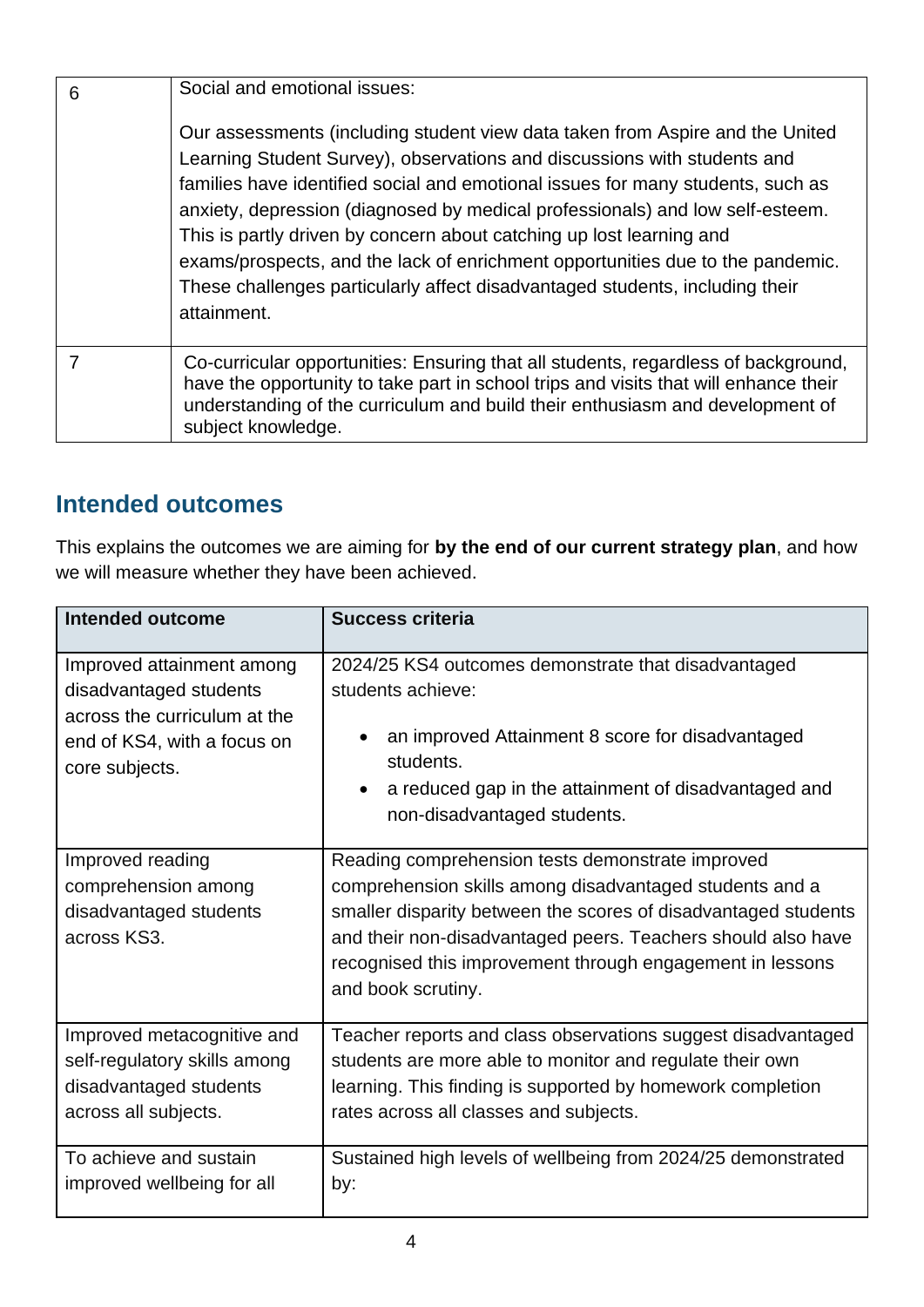| students, including those who<br>are disadvantaged.                                                            | qualitative data from voice, and parent surveys and<br>$\bullet$<br>teacher observations.<br>a significant increase in participation in enrichment<br>$\bullet$<br>activities, particularly among disadvantaged students.                                                                                                                                                                                                                                                        |
|----------------------------------------------------------------------------------------------------------------|----------------------------------------------------------------------------------------------------------------------------------------------------------------------------------------------------------------------------------------------------------------------------------------------------------------------------------------------------------------------------------------------------------------------------------------------------------------------------------|
| To achieve and sustain<br>improved attendance for all<br>students, particularly our<br>disadvantaged students. | Sustained high attendance from 2024/25 demonstrated by:<br>the overall attendance rate for all students being in line<br>with national averages, and the attendance gap between<br>disadvantaged students and their non-disadvantaged<br>peers being reduced.<br>the percentage of all students who are persistently<br>$\bullet$<br>absent being in line with national averages and the figure<br>among disadvantaged students being no more than 3%<br>lower than their peers. |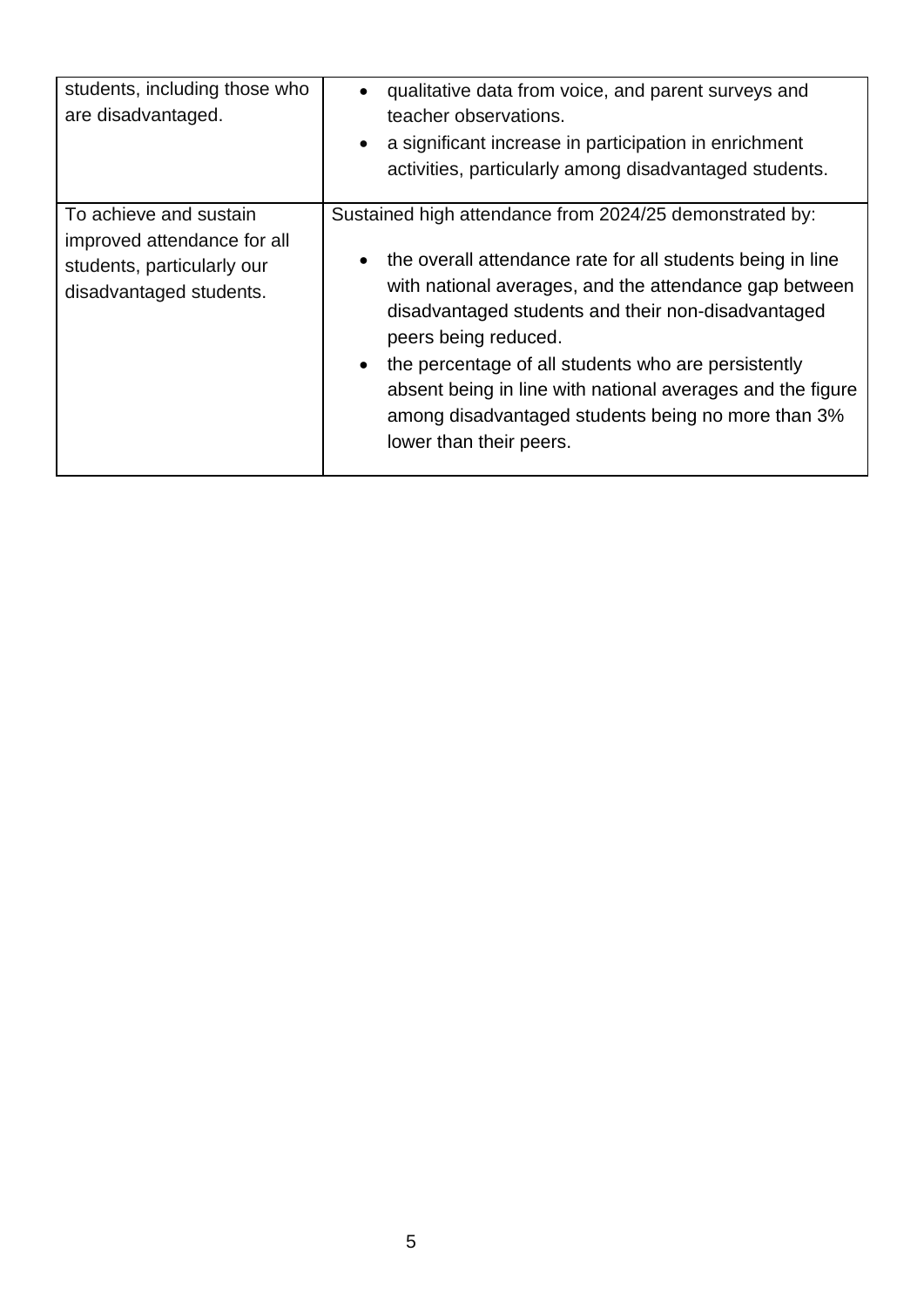## **Activity in this academic year**

This details how we intend to spend our pupil premium (and recovery premium funding) **this academic year** to address the challenges listed above.

#### **Teaching (for example, CPD, recruitment and retention)**

Budgeted cost: £155,980.50

| <b>Activity</b>                                                                                                                                                                                                | Evidence that supports this approach                                                                                                                                                                                                                                                                                                                                                     | <b>Challenge</b><br>number(s)<br>addressed |
|----------------------------------------------------------------------------------------------------------------------------------------------------------------------------------------------------------------|------------------------------------------------------------------------------------------------------------------------------------------------------------------------------------------------------------------------------------------------------------------------------------------------------------------------------------------------------------------------------------------|--------------------------------------------|
| Additional staff in Maths and<br>English to allow for smaller<br>classes to support student<br>development in the core<br>subjects.                                                                            | Smaller classes allow great teacher-student<br>interaction and support student progress:<br><b>Small group tuition   EEF</b><br>(educationendowmentfoundation.org.uk)                                                                                                                                                                                                                    | 2, 3, 6                                    |
| Teaching and Learning<br>Communities with a focus on<br>the development of the<br>Rosenshine and TLAC<br>principles in the classroom.                                                                          | Focused and research based CPD which<br>develops excellent teaching across the school<br>as the first, and most important, strategy to<br>improve PP outcomes. The EEF indicate that<br>excellent teaching accelerates Pupil Premium<br>progress at a more rapid rate than for non-Pupil<br>Premium students.<br>1. High-quality teaching   EEF<br>(educationendowmentfoundation.org.uk) | 2, 3, 4, 5                                 |
| Embed a robust literacy policy<br>which develops disciplinary<br>vocabulary and strong<br>reading. This includes the<br>whole school reading project<br>and disciplinary literacy<br>embedded in each subject. | Vocabulary gap is reduced, and Pupil Premium<br>students have a strong understanding of<br>language required to be successful in academic<br>reading and writing. The EEF indicate that<br>reading comprehension strategies have a<br>significant impact on development.<br><b>Reading comprehension strategies   EEF</b><br>(educationendowmentfoundation.org.uk)                       | 2, 4                                       |
| Enhancement of our maths<br>teaching and curriculum<br>planning in line with DfE KS3<br>and EEF guidance.                                                                                                      | The DfE non-statutory KS3 guidance has been<br>produced in conjunction with the National Centre<br>for Excellence in the Teaching of Mathematics,<br>drawing on evidence-based approaches:<br>Teaching mathematics at key stage 3 - GOV.UK<br><u>(www.gov.uk)</u>                                                                                                                        | 3, 5                                       |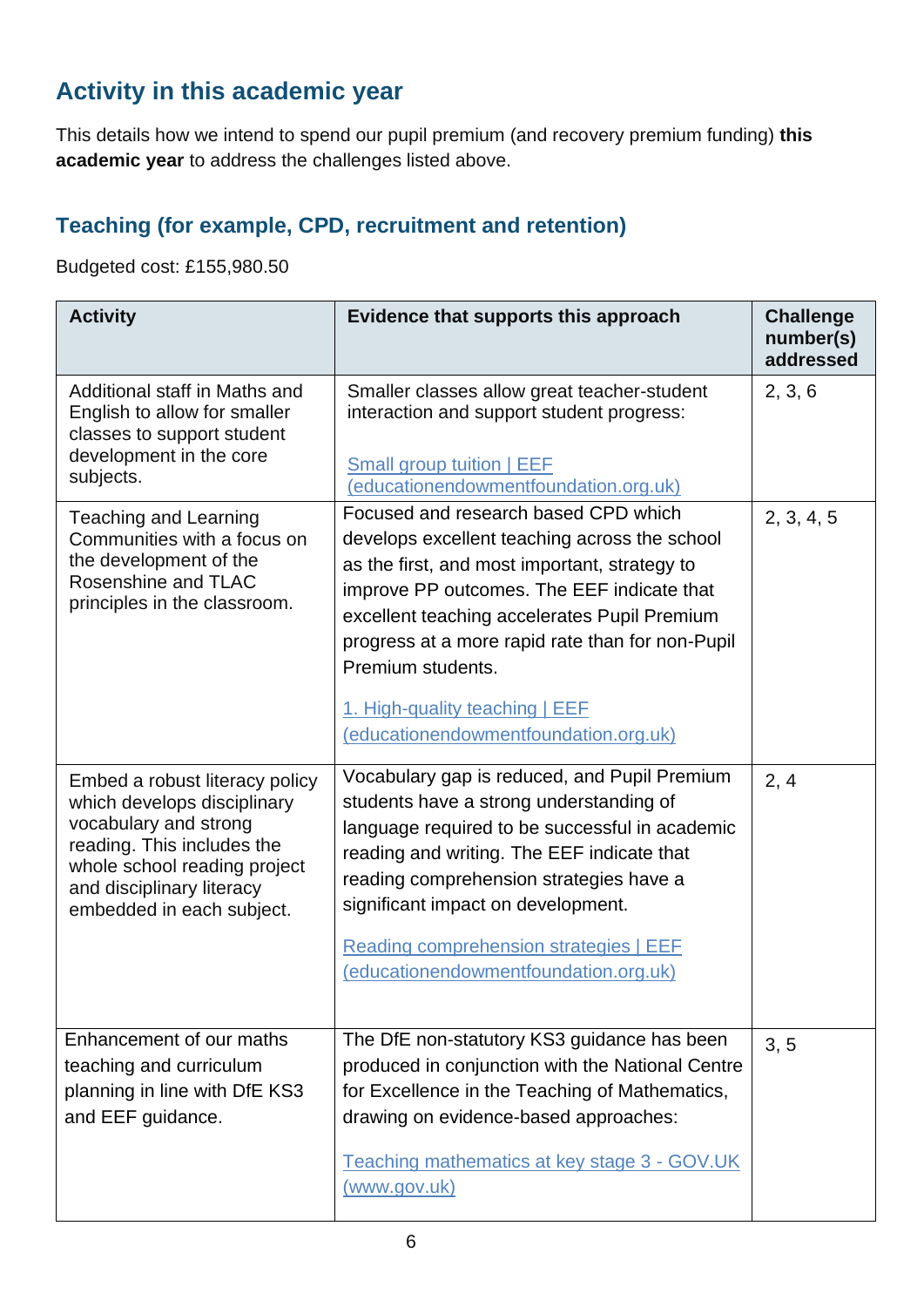|                                                                                                                                                                                                                | To teach maths well, teachers need to assess<br>students' prior knowledge and understanding<br>effectively, employ manipulatives and<br>representations, teach problem solving<br>strategies, and help pupils to develop more<br>complex mental models:<br>KS2_KS3_Maths_Guidance_2017.pdf<br>(educationendowmentfoundation.org.uk)                       |            |
|----------------------------------------------------------------------------------------------------------------------------------------------------------------------------------------------------------------|-----------------------------------------------------------------------------------------------------------------------------------------------------------------------------------------------------------------------------------------------------------------------------------------------------------------------------------------------------------|------------|
| Improving literacy in all subject<br>areas in line with<br>recommendations in the EEF<br><b>Improving Literacy in</b><br>Secondary Schools guidance.                                                           | Acquiring disciplinary literacy is key for students<br>as they learn new, more complex concepts in<br>each subject:<br><b>Improving Literacy in Secondary Schools</b><br>Reading comprehension, vocabulary and other<br>literacy skills are heavily linked with attainment<br>in maths and English:<br>word-gap.pdf (oup.com.cn)                          | 2, 4       |
| Purchase of standardised<br>diagnostic assessments,<br>specifically NGRT and MIDYIS.<br>Consistent delivery of tests to<br>be overseen by SLT to ensure<br>the process and outcomes are<br>reliable and valid. | Standardised tests can provide reliable insights<br>into the specific strengths and weaknesses of<br>each pupil to help ensure they receive the<br>correct additional support through interventions<br>or teacher instruction:<br>Standardised tests   Assessing and Monitoring<br><b>Pupil Progress   Education Endowment</b><br><b>Foundation   EEF</b> | 2, 3, 4, 5 |

### **Targeted academic support (for example, tutoring, one-to-one support structured interventions)**

Budgeted cost: £59,166

| <b>Activity</b>                       | Evidence that supports this approach      | <b>Challenge</b><br>number(s)<br>addressed |
|---------------------------------------|-------------------------------------------|--------------------------------------------|
| Engaging with the National Tutoring   | Tuition targeted at specific needs and    | 2, 3, 5                                    |
| Programme to provide a blend of       | knowledge gaps can be an effective        |                                            |
| tuition, mentoring and school-led     | method to support low attaining pupils or |                                            |
| tutoring for pupils whose education   | those falling behind, both one-to-one:    |                                            |
| has been most impacted by the         |                                           |                                            |
| pandemic. A significant proportion of |                                           |                                            |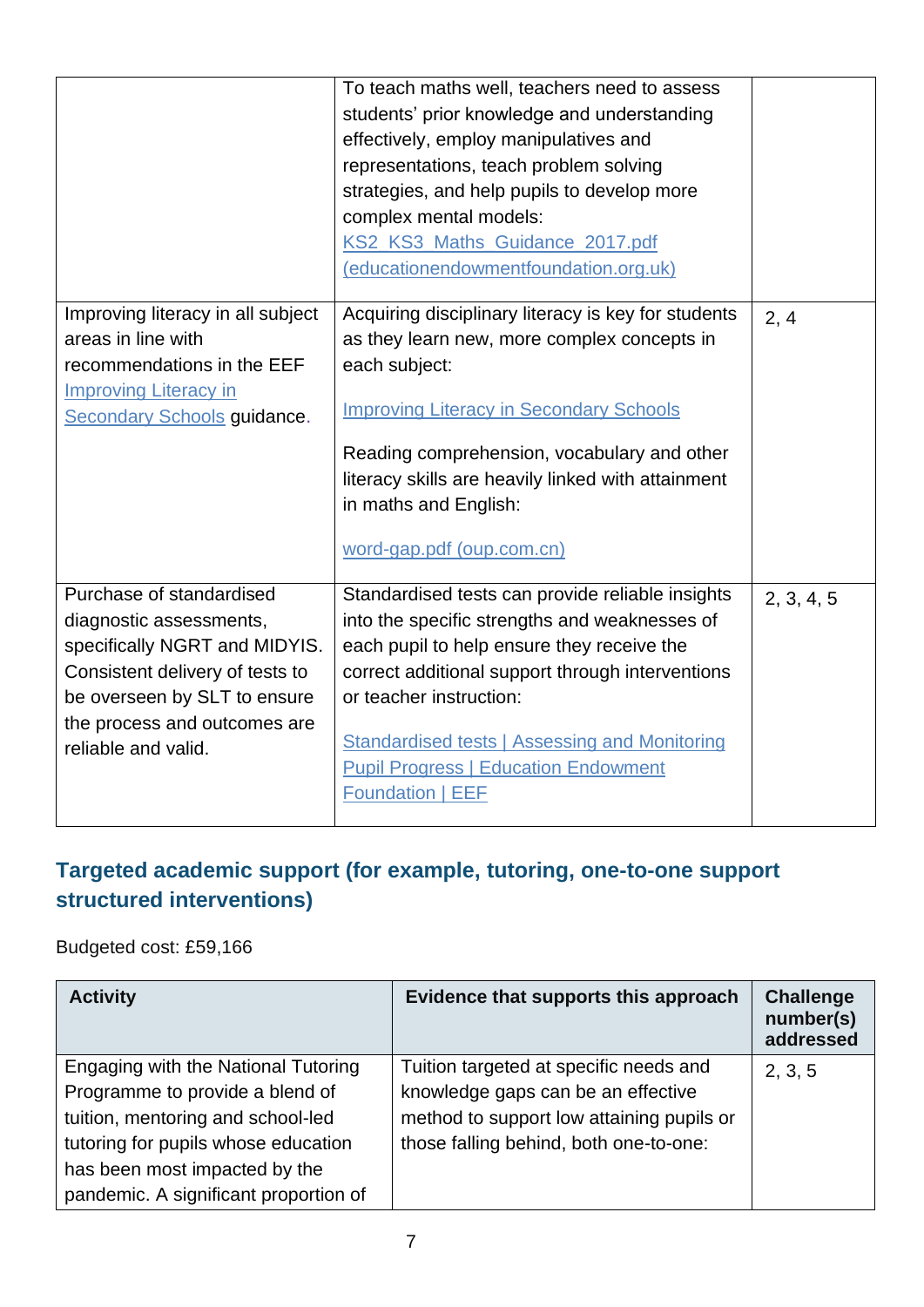| the pupils who receive tutoring will be                                                                                                                                                                | One to one tuition   EEF                                                                                                                                                                                                            |                |
|--------------------------------------------------------------------------------------------------------------------------------------------------------------------------------------------------------|-------------------------------------------------------------------------------------------------------------------------------------------------------------------------------------------------------------------------------------|----------------|
| disadvantaged, including those who                                                                                                                                                                     | (educationendowmentfoundation.org.uk)                                                                                                                                                                                               |                |
| are high attainers.                                                                                                                                                                                    | And in small groups:                                                                                                                                                                                                                |                |
|                                                                                                                                                                                                        | <b>Small group tuition   Toolkit Strand  </b><br><b>Education Endowment Foundation   EE</b>                                                                                                                                         |                |
| English, Science and Maths have<br>core catch-up strategies in place at<br>Key Stage 3 to focus on progress in<br>areas of weakness. Pupil Premium<br>students are targeted, tracked and<br>monitored. | Catch-up strategies can have significant<br>impact on the development of under-<br>achieving students when correctly<br>planned and implemented:<br><b>Literacy and numeracy catch-up</b><br>strategies (publishing.service.gov.uk) | 2, 3, 5        |
| Embed a whole-school-reading                                                                                                                                                                           | Reading comprehension strategies can                                                                                                                                                                                                | $\overline{4}$ |
| programme as a reading intervention                                                                                                                                                                    | have a positive impact on pupils' ability to                                                                                                                                                                                        |                |
| to support development of students                                                                                                                                                                     | understand a text, and this is particularly                                                                                                                                                                                         |                |
| reading skills, understanding of                                                                                                                                                                       | the case when interventions are                                                                                                                                                                                                     |                |
| comprehension and address                                                                                                                                                                              | delivered over a shorter timespan:                                                                                                                                                                                                  |                |
| vocabulary gaps.                                                                                                                                                                                       |                                                                                                                                                                                                                                     |                |
|                                                                                                                                                                                                        | <b>Reading comprehension strategies</b>  <br><b>Toolkit Strand   Education Endowment</b><br><b>Foundation   EEF</b>                                                                                                                 |                |
| 1:2:1 tutoring for Maths to support the<br>development of disadvantaged<br>students, with a focus on where<br>students have fallen behind over the                                                     | Evidence indicates that one to one<br>tuition can be effective, providing<br>approximately five additional months'<br>progress on average:                                                                                          | 2, 5           |
| last academic year.                                                                                                                                                                                    | One to one tuition   EEF<br>(educationendowmentfoundation.org.uk)                                                                                                                                                                   |                |
| Focused additional TA support in<br>English in KS3 and KS4. The role of<br>the TA must be considered to ensure<br>it adds value in the classroom and<br>builds on the work of the teacher.             | Carefully planned and targeted use of<br>TAs in the classroom can have a<br>positive impact on those students they<br>work with:                                                                                                    | 2, 3           |
|                                                                                                                                                                                                        | <b>Making Best Use of Teaching Assistants</b><br>EEF<br>(educationendowmentfoundation.org.uk)                                                                                                                                       |                |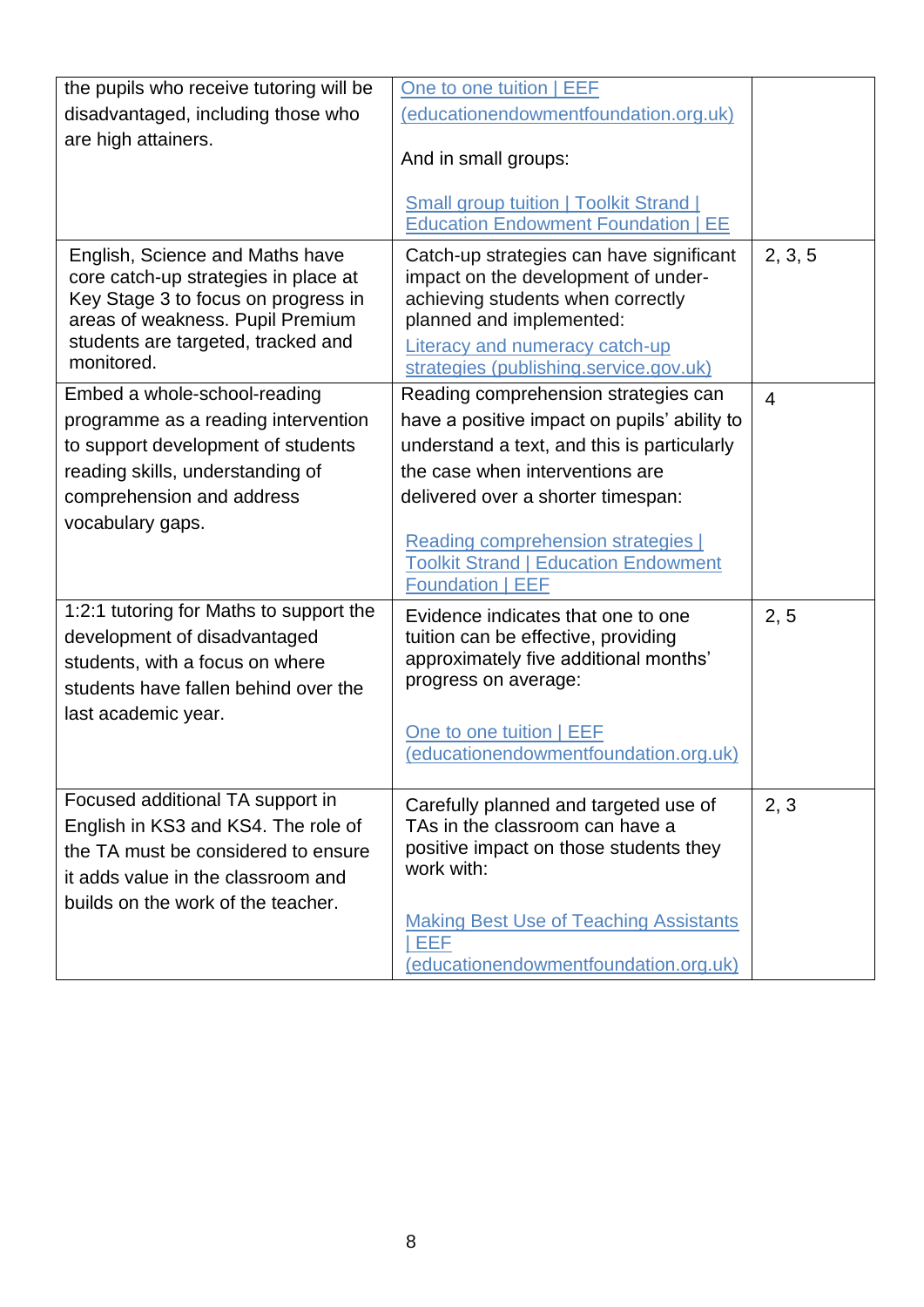## **Wider strategies (for example, related to attendance, behaviour, wellbeing)**

Budgeted cost: £53,786

| <b>Activity</b>                                                                                                                                                                                                                             | Evidence that supports this approach                                                                                                                                                                                                                                                                                                                                                                                                               | <b>Challenge</b><br>number(s)<br>addressed |
|---------------------------------------------------------------------------------------------------------------------------------------------------------------------------------------------------------------------------------------------|----------------------------------------------------------------------------------------------------------------------------------------------------------------------------------------------------------------------------------------------------------------------------------------------------------------------------------------------------------------------------------------------------------------------------------------------------|--------------------------------------------|
| Embedding principles of<br>good practice set out in<br>DfE's Improving School<br>Attendance advice.<br>Training with attendance<br>officer to support improved<br>attendance in all students,<br>with a focus on Pupil<br>Premium students. | The DfE guidance has been informed by<br>engagement with schools that have significantly<br>reduced persistent absence levels.<br><b>Improving School Attendance</b>                                                                                                                                                                                                                                                                               | 1, 6                                       |
| A clear and robust pastoral<br>structure which focuses on<br>identification and removal of<br>barriers including:<br><b>Pastoral Support</b><br>Manager<br><b>Attendance Coordinator</b><br>Year group Pastoral<br>Leads                    | Enhanced Pastoral support for students ensures<br>barriers are removed that can negatively impact on<br>learning.<br>The EEF quide to supporting school planning -<br>A tiered approach to 2021.pdf<br>(educationendowmentfoundation.org.uk)                                                                                                                                                                                                       | 2, 7                                       |
| Subject support to allow<br><b>Pupil Premium students to</b><br>access a rich and diverse<br>additional curriculum<br>gaining valuable<br>experiences and building<br>cultural capital.                                                     | Subsidised materials for academic learning i.e., art<br>materials, food tech ingredients, music lessons.<br>Subsidised uniform and academic equipment. This<br>supports our wider focus of education with<br>character and removes' barriers to academic<br>learning. The EEF toolkit learners can make 3<br>months progress through participating in arts.<br><b>Teaching and Learning Toolkit   EEF</b><br>(educationendowmentfoundation.org.uk) | 2, 6, 7                                    |
| Education with Character.<br>Working with students<br>outside of the classroom.                                                                                                                                                             | Subsidised trips, visits and in-school activities to<br>develop cultural knowledge, capital and education<br>with character.<br>Extra-curricular activities, soft skills and social<br>mobility - GOV.UK (www.gov.uk)                                                                                                                                                                                                                              | 6, 7                                       |
| Programme of support and<br>intervention to ensure that<br><b>Pupil Premium students are</b><br>aspirational and know how<br>to access further and higher                                                                                   | Targeted support through work experience<br>programmes and access to careers work in school.<br>This includes:                                                                                                                                                                                                                                                                                                                                     | 1, 2, 6, 7                                 |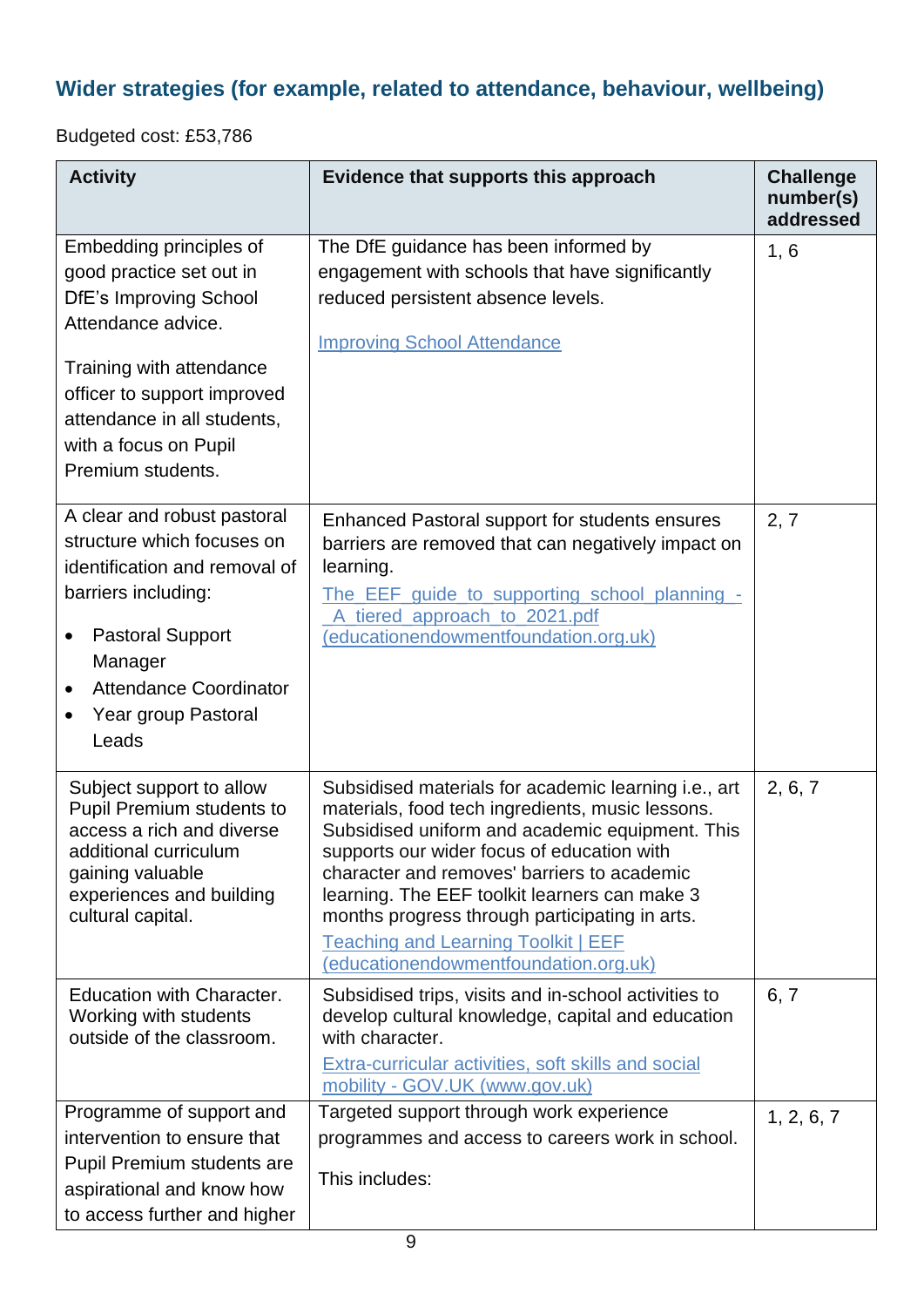| education. Creation of a<br>lead role to coordinate and<br>oversee this work. | Provision of independent CEIAG<br>$\bullet$<br>Work experience programme<br>$\bullet$<br>Role model mentoring programme<br>University visits and liaison<br>Training a staff member to deliver L6 CEIAG |     |
|-------------------------------------------------------------------------------|---------------------------------------------------------------------------------------------------------------------------------------------------------------------------------------------------------|-----|
| Contingency fund for acute<br>issues.                                         | Based on our experiences and those of similar<br>schools to ours, we have identified a need to set a<br>small amount of funding aside to respond quickly to<br>needs that have not yet been identified. | All |

## **Total budgeted cost: £ 268,932.50**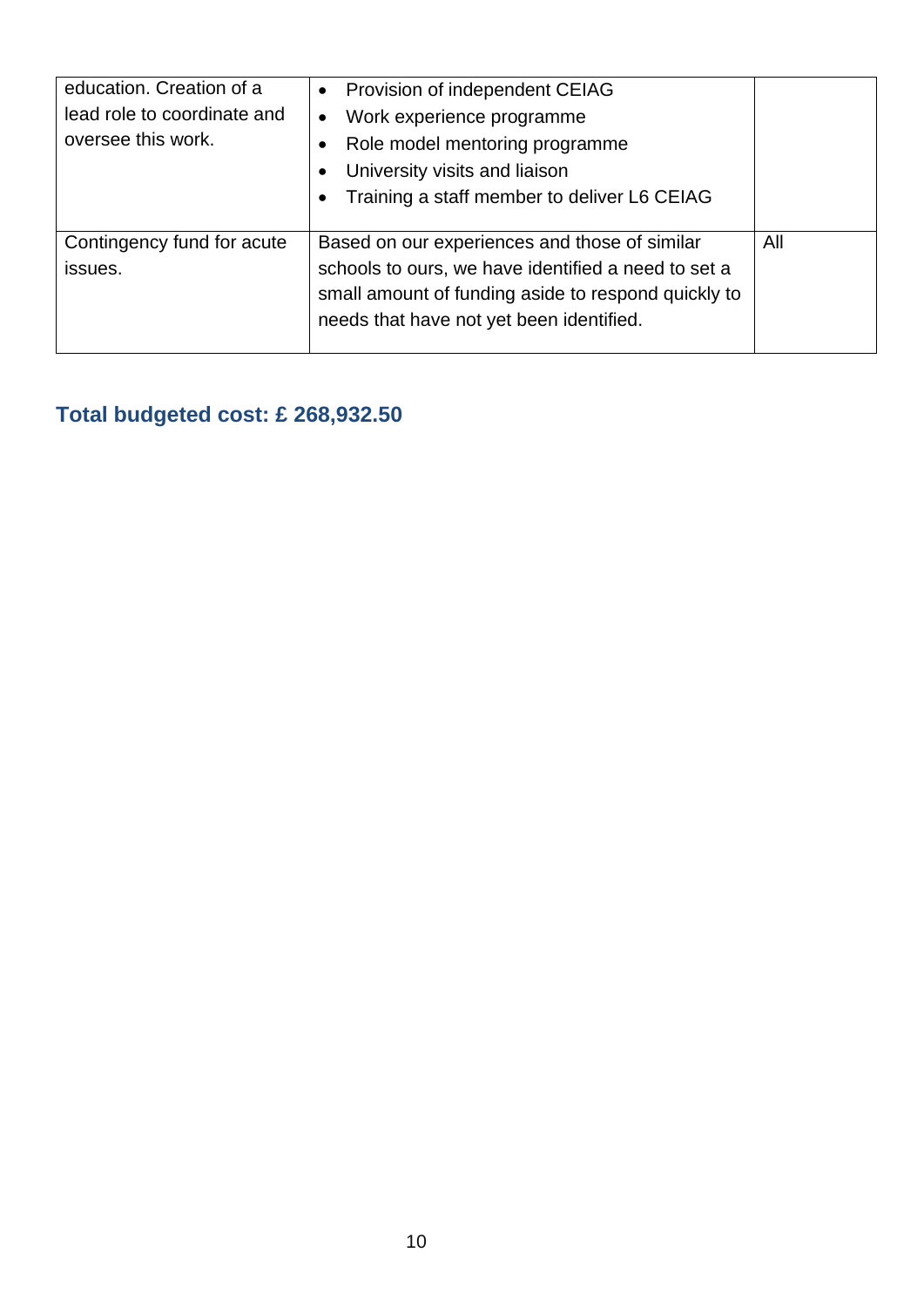## **Part B: Review of outcomes in the previous academic year**

#### **Pupil premium strategy outcomes**

This details the impact that our pupil premium activity had on students in the 2020 to 2021 academic year.

Pupil premium strategy outcomes This details the impact that our pupil premium activity had on pupils in the 2020 to 2021 academic year. Please see link to our Pupil premium plan from the academic year 2020-2021. This was updated due to the impact of Covid 19. The overall threeyear strategic plan was also adapted due to Covid, but a review of strategies can be found below. Performance measures have not been published for 2020-2021 and are not to be used to hold schools to account but do support the narrative of the impact of our three-year strategic plan.

[PP Plan and Impact Statement 2020 \(seahavenacademy.org.uk\)](https://www.seahavenacademy.org.uk/Portals/0/Library/Documents/Information/Pupil%20Premium/PP%20Plan%20and%20Impact%20Statement%202020.pdf?ver=p3kkMStBPwfOlL1SlJb9VQ%3d%3d)

#### **Externally provided programmes**

*Please include the names of any non-DfE programmes that you purchased in the previous academic year. This will help the Department for Education identify which ones are popular in England*

| Programme    | <b>Provider</b> |
|--------------|-----------------|
| MyAspire.app | East Learning   |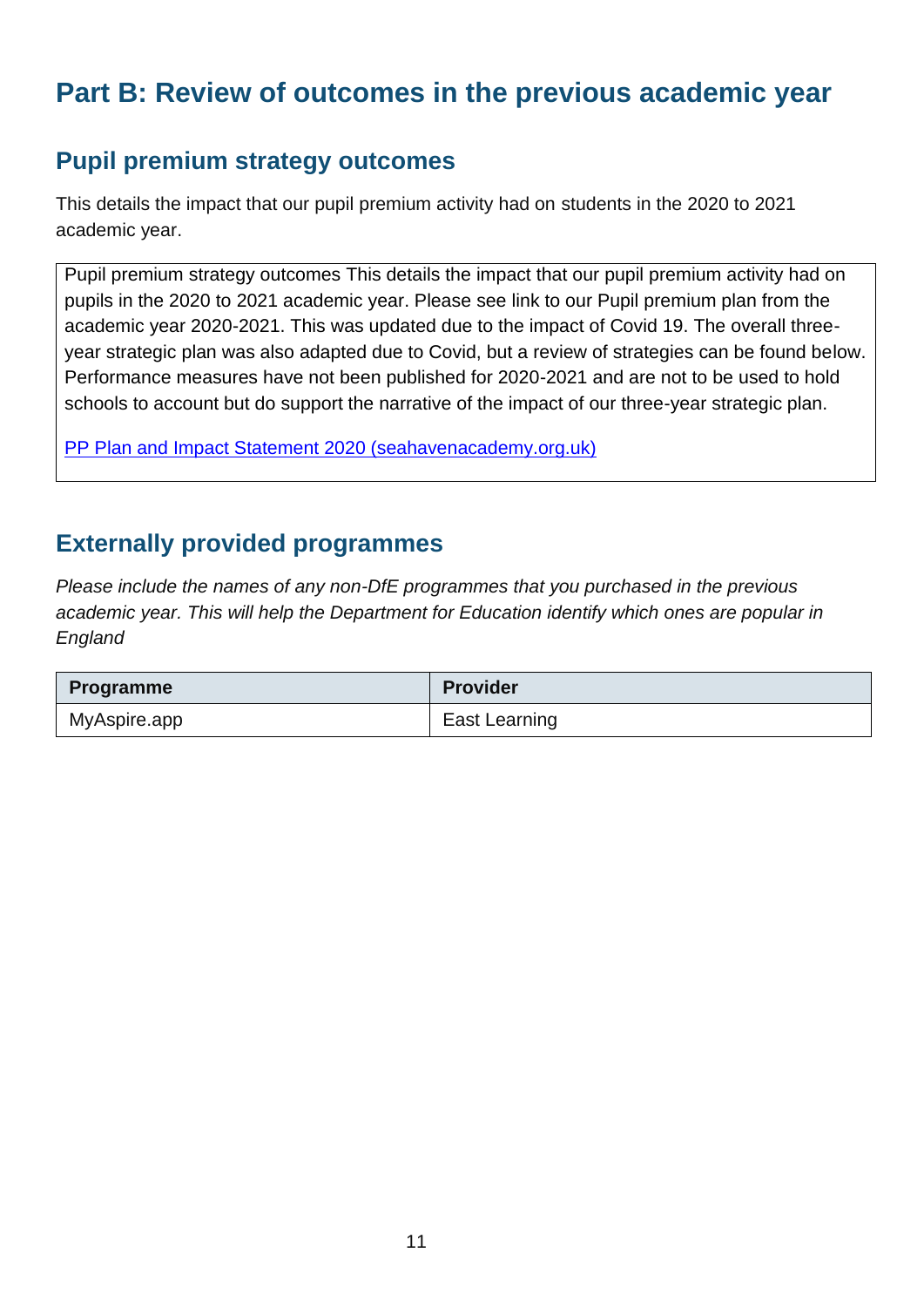# **Further information (optional)**

#### **Additional activity**

Our pupil premium strategy will be supplemented by additional activity that is not being funded by pupil premium or recovery premium. That will include:

- embedding more effective practice around feedback. [EEF evidence](https://educationendowmentfoundation.org.uk/education-evidence/teaching-learning-toolkit/feedback) demonstrates this has significant benefits for students, particularly disadvantaged students.
- ensuring students understand our 'catch-up' plan by providing information about the support they will receive (including targeted interventions listed above), how the curriculum will be delivered, and what is expected of them. This will help to address concerns around learning loss - one of the main drivers of pupil anxiety.
- utilising support from our local [Mental Health Support Team](https://www.gov.uk/guidance/mental-health-and-wellbeing-support-in-schools-and-colleges#MHST) and local behaviour hub, plus funding for CPD from the local authority's Wellbeing for Education Recovery budget, to support students with mild to moderate mental health and wellbeing issues, many of whom are disadvantaged.
- offering a wide range of high-quality extracurricular activities to boost wellbeing, behaviour, attendance, and aspiration. Disadvantaged students will be encouraged and supported to participate.

#### **Planning, implementation, and evaluation**

In planning our new pupil premium strategy, we evaluated activity undertaken in previous years and the impact this has had on students' performance and outcomes.

We triangulated evidence from multiple sources of data including assessments, engagement in class book scrutiny, conversations with parents, s and teachers in order to identify the challenges faced by disadvantaged students. We also used the United Learning school's information to contact schools with high-performing disadvantaged students to learn from their approach.

We looked at several reports and studies about effective use of pupil premium, the impact of disadvantage on education outcomes and how to address challenges to learning presented by socio-economic disadvantage. We also looked at several studies about the impact of the pandemic on disadvantaged students.

We used the [EEF's implementation guidance](https://educationendowmentfoundation.org.uk/education-evidence/guidance-reports/implementation) to help us develop our strategy and will continue to use it through the implementation of our activities.

We have put a robust evaluation framework in place for the duration of our three-year approach and will adjust our plan over time to secure better outcomes for students.